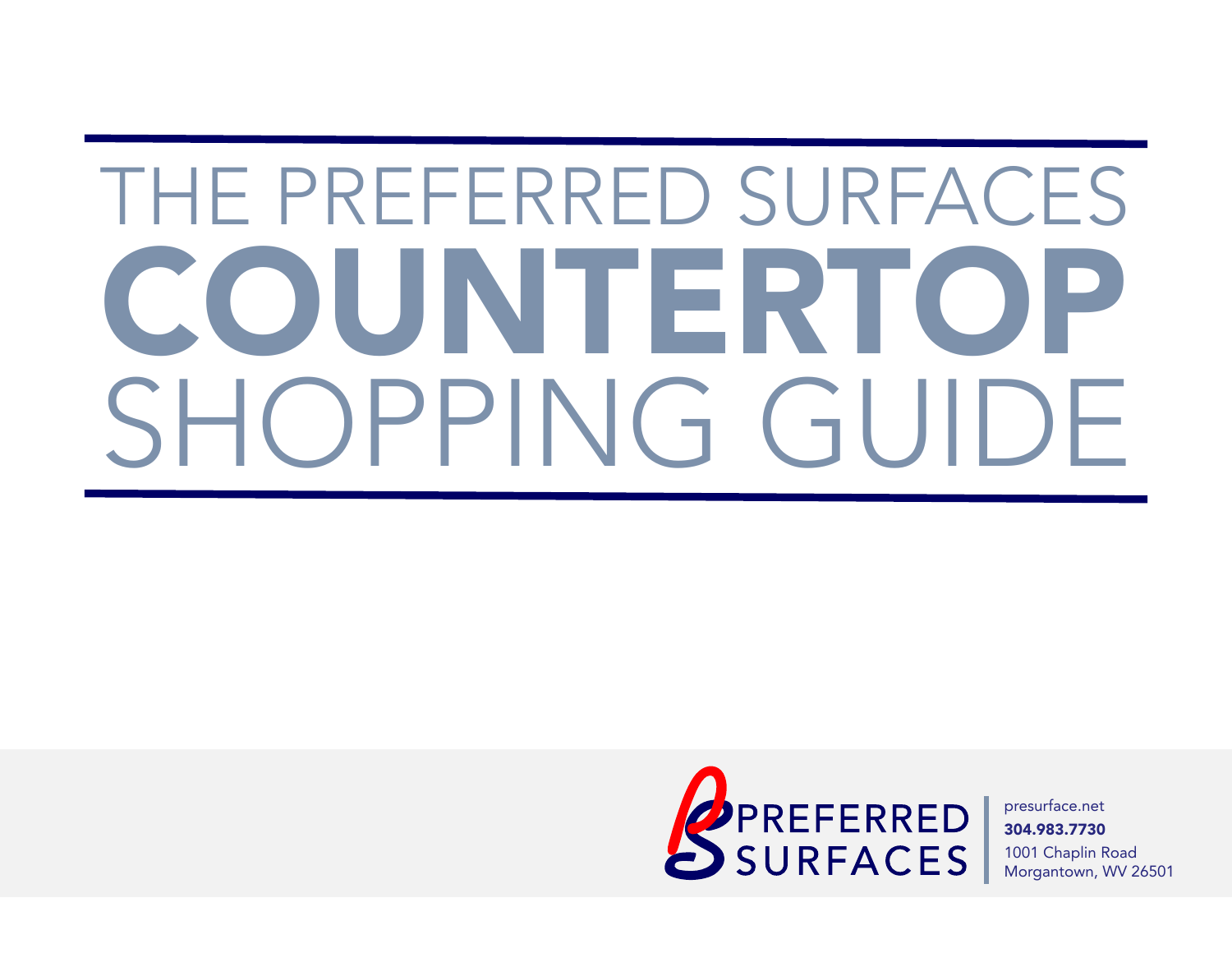





#### LET'S GET STARTED

Updating your kitchen and bathroom countertops is an impactful way to create a fresh look and feel in your home. With numerous options, making decisions can be stressful. At Preferred Surfaces, we want to help you feel confident in your choices. From Granite to Quartz (and everything in-between) we can help you prioritize your needs and find the perfect surface for your new countertop.

#### BUDGET

We recommend assessing your budget before you start shopping for your new countertop — there is a surface that will fit every budget; however, some surfaces (such as marble) can be pricy. Setting an overall budget will allow us to calculate your price limit per square foot. We can then show you surfaces that will work with your price point.

The surfaces we offer have a wide price range as specific colors/ patterns may be less common, making them more expensive. If you have selected a surface that has a high upper price point, don't be discouraged — picking a more common color may be less expensive.

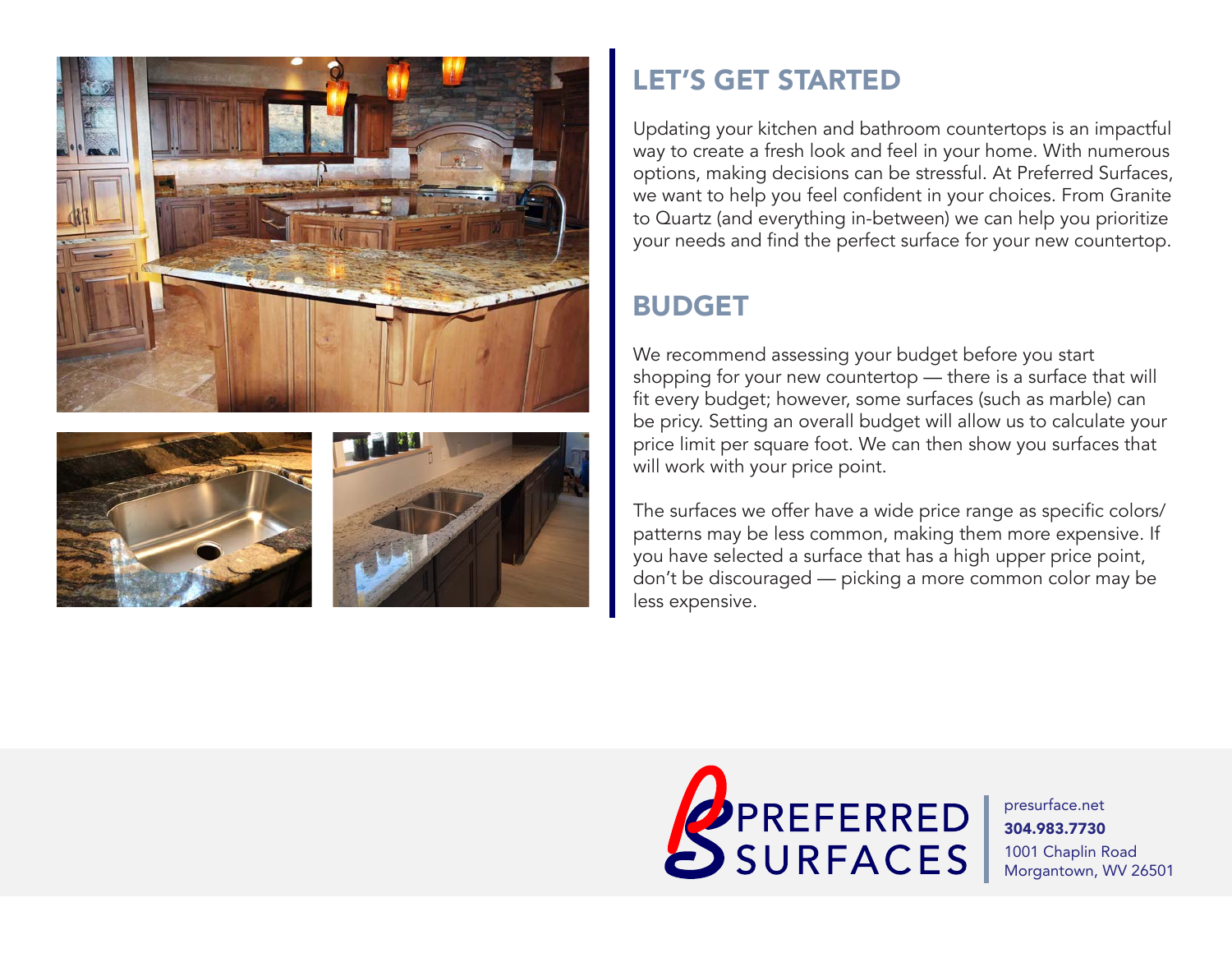

#### **GRANITE**

Granite is a durable igneous rock with at least 20% quartz and up to 65% feldspar. It offers a wide variety of colors and stunning natural patterns, making each piece of granite unique.

- · Resistant to heat
- · Resistant to scratching
- · Can be sealed for up to 15 years

Care Guidelines: granite is relatively low maintenance and does not require an extensive care regimen. The best way to care for granite is preventative: clean spills immediately, use soft sponges or cloths for cleaning, use coasters and trivets to protect from moisture and heat and use cutting boards to prevent knife damage. Avoid cleaning products such as bleach and other household cleaners with acid/alkali chemicals, along with vinegar, ammonia, lemon and orange cleaners.

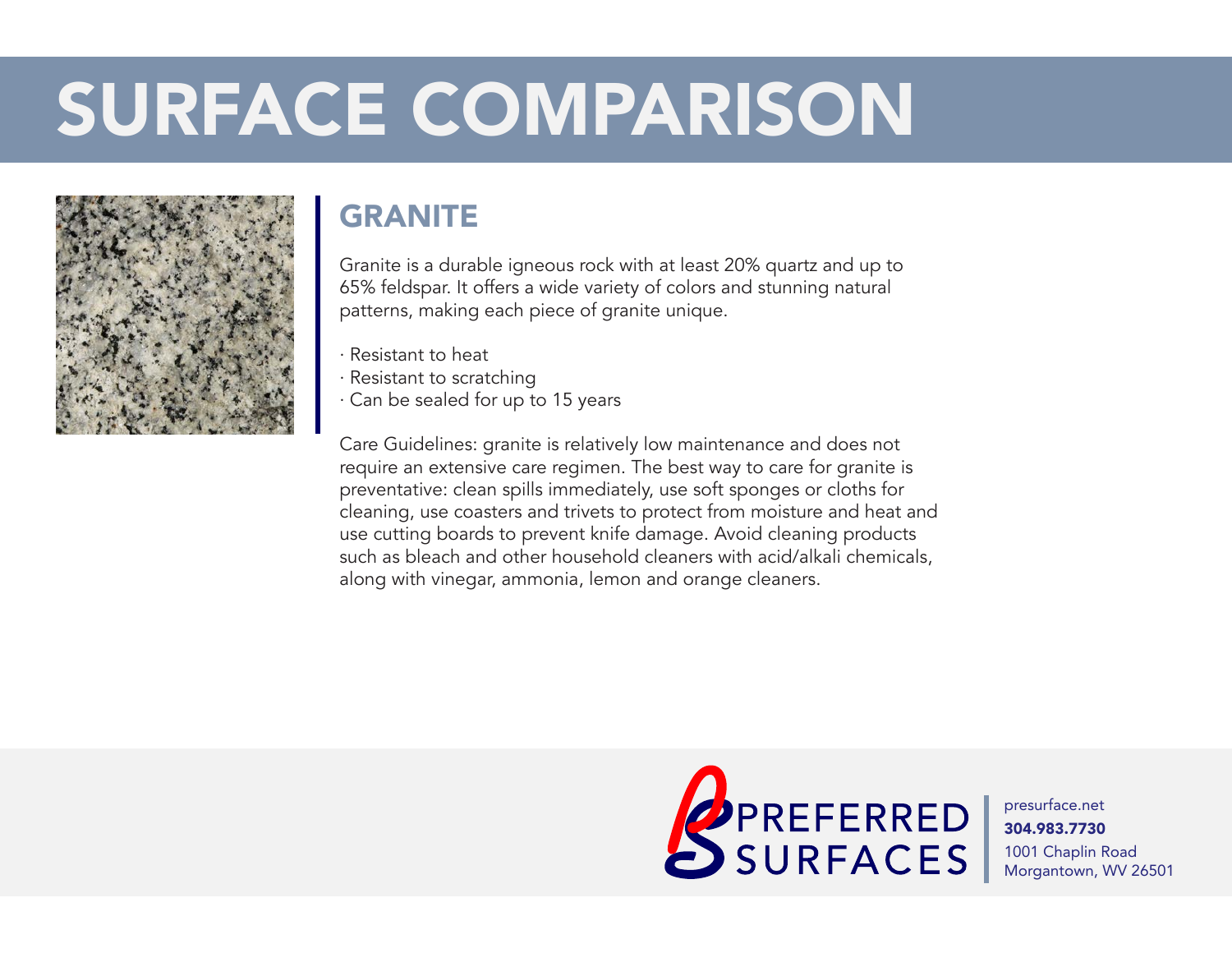

#### MARBLE

Marble is a metamorphic rock composed most commonly of calcite or dolomite. It is most commonly white; however, it can be found in black, pink, grey and green.

- · More fragile than Granite
- · Porous material may require special care
- · Difficult to repair
- · Not recommended for high use applications

Care Guidelines: marble stains easily and will quickly show water stains and staining from food spills. It can be washed with a non-abrasive dish soap and a hot dish cloth, but must be thoroughly dried. Like all other surfaces, the best care is preventative: clean spills immediately, use soft sponges or cloths for cleaning, use coasters and trivets to protect from moisture and heat and use cutting boards to prevent knife damage. Avoid cleaning products such as bleach and other household cleaners with acid/alkalis chemicals, along with vinegar, ammonia, lemon and orange cleaners.

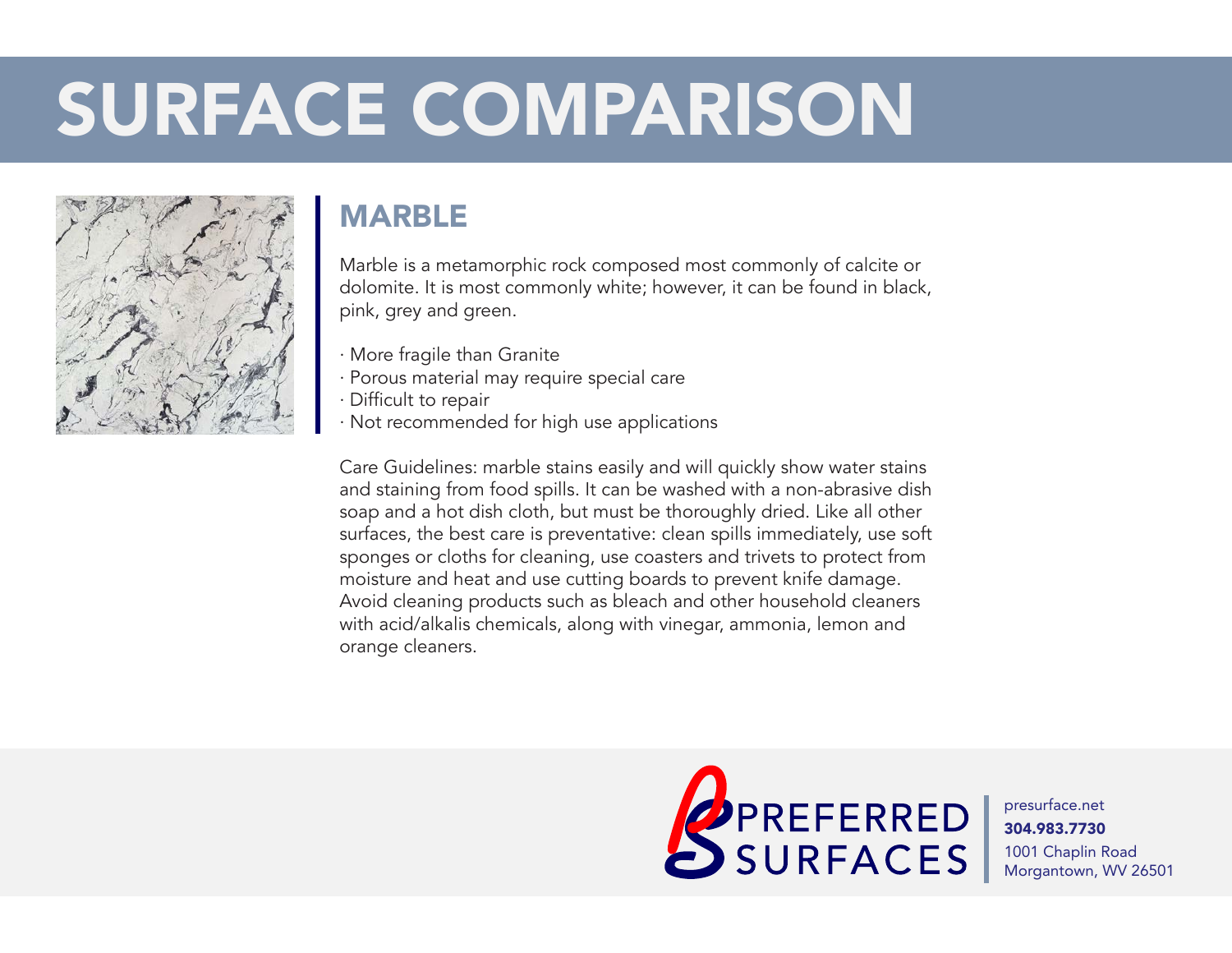

#### **QUARTZ**

Quartz is crafted from ground quartz with polyester resins to bind it and pigments for color. It is available in a variety of colors with varying patterns.

- · Non-porous surface makes Quartz highly stain resistant
- · Stronger than other natural stones
- · Proloned exposure to high heat can cause damage
- · NSF Certified a popular choice for commercial applications

Care Guidelines: quartz is easy to maintain and can be cleaned with most non-abrasive household cleaners, excluding bleach and other harsh chemicals. Quartz countertops are less resistant to heat than other solid stone surfaces, but it is incredibly hard, making it resistant to scratches and chips. Preventative maintenance is standard: clean spills immediately, use soft sponges or cloths for cleaning, use coasters and trivets to protect from moisture and heat and use cutting boards to prevent knife damage. Avoid cleaning products such as bleach and other household cleaners with acid/alkalis chemicals, along with vinegar, ammonia, lemon and orange cleaners.

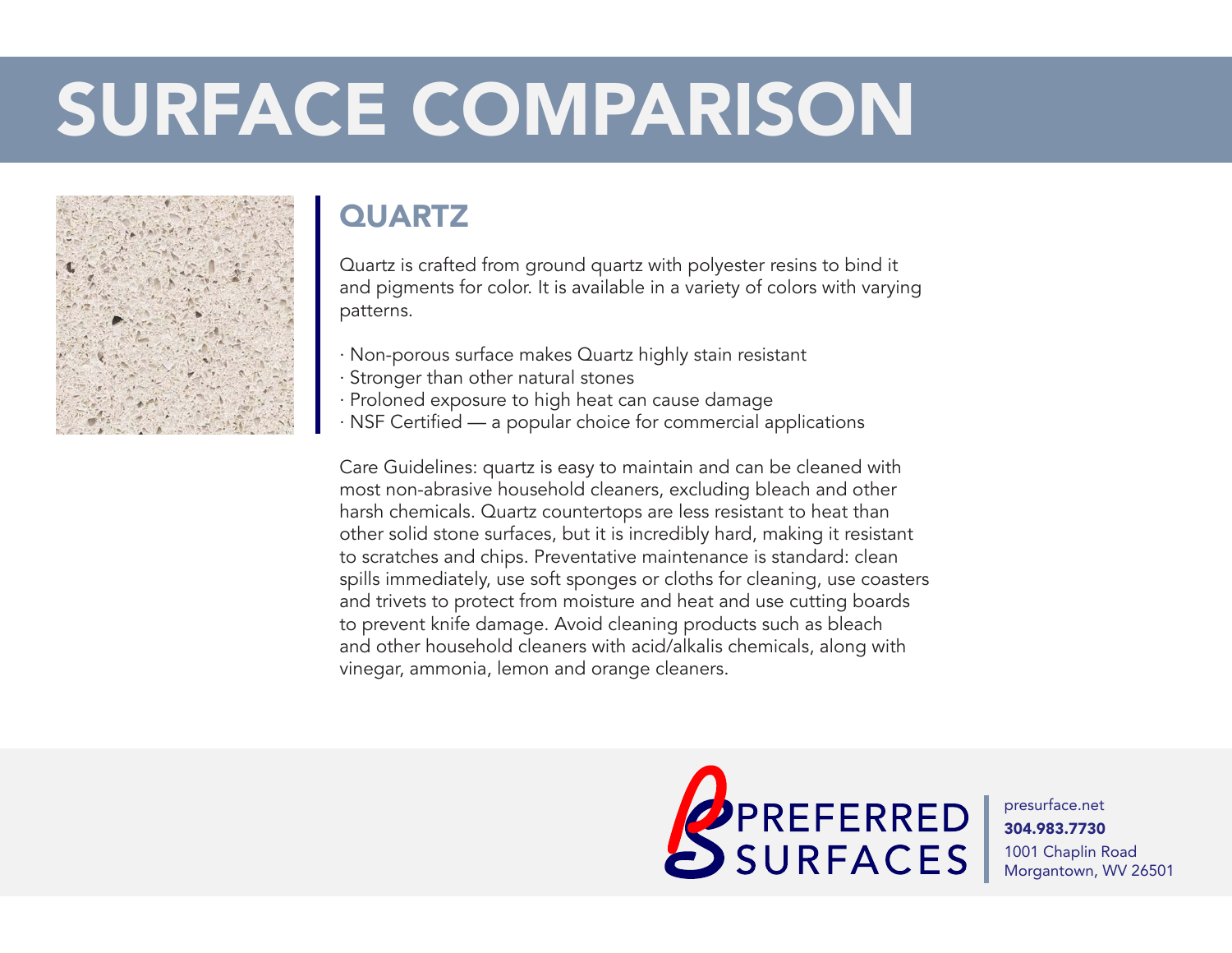

#### SOLID SURFACE

Solid Surface, first manufactured under the brand name Corian, is composed of acrylic and polyester. As solid surfacing is man-made, there are numerous colors — both solid and with patterning that mimics natural stone.

- · Non-porous and virtually stain proof
- · Scratches and cracks can be repaired
- · Can be damaged by high heat
- · Can crack under blunt force or high heat

Care Guidelines: providing you follow the preventative maintenance guidelines, solid surfaces are incredibly low maintenance. While minor knife damages and scratches can happen, you can repair these easily by buffing out the surface. Most cleaners are safe for solid surfaces, although you should be especially careful with heat. Standard preventative maintenance includes cleaning spills immediately, using soft sponges or cloths for cleaning, using coasters and trivets to protect from moisture and heat and using cutting boards to prevent knife damage. Avoid cleaning products such as bleach and other household cleaners with acid/alkalis chemicals, along with vinegar, ammonia, lemon and orange cleaners.

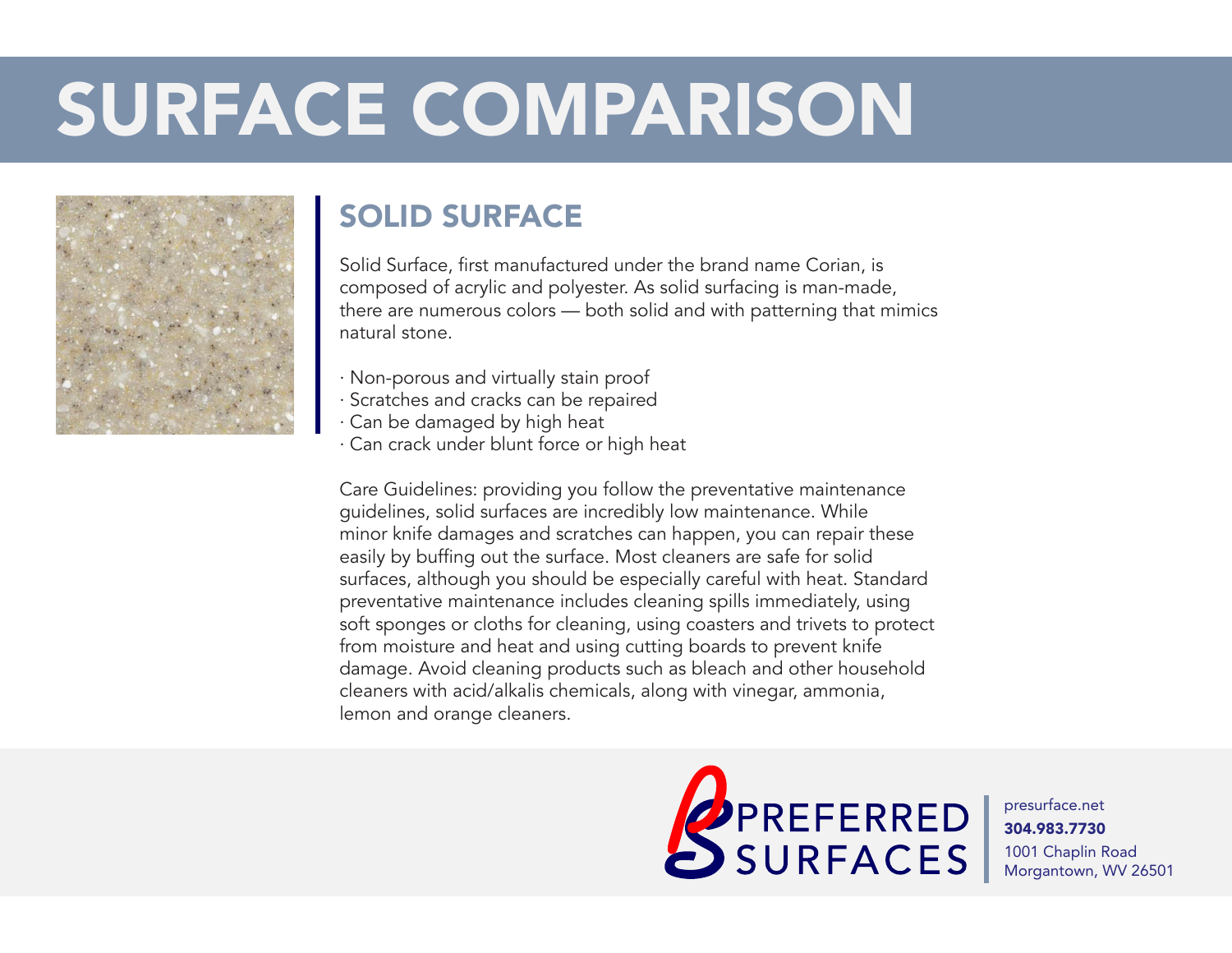# FUNCTION

When considering the needs of your home, it is important to prioritize: is it more important that your countertop is durable? Perhaps stain resistance is a must with young children. Prioritizing your needs will help you eliminate surfaces and closely compare those that are a potential fit.

Remember, there isn't a rule that says you must use the same surface throughout your kitchen. It's becoming increasingly common to select surfaces that fit specific needs, for example, a small section of marble for a baking station.

If selecting multiple surfaces for your kitchen is the best option for you, we can help you match colors and textures for a high-end look and feel.

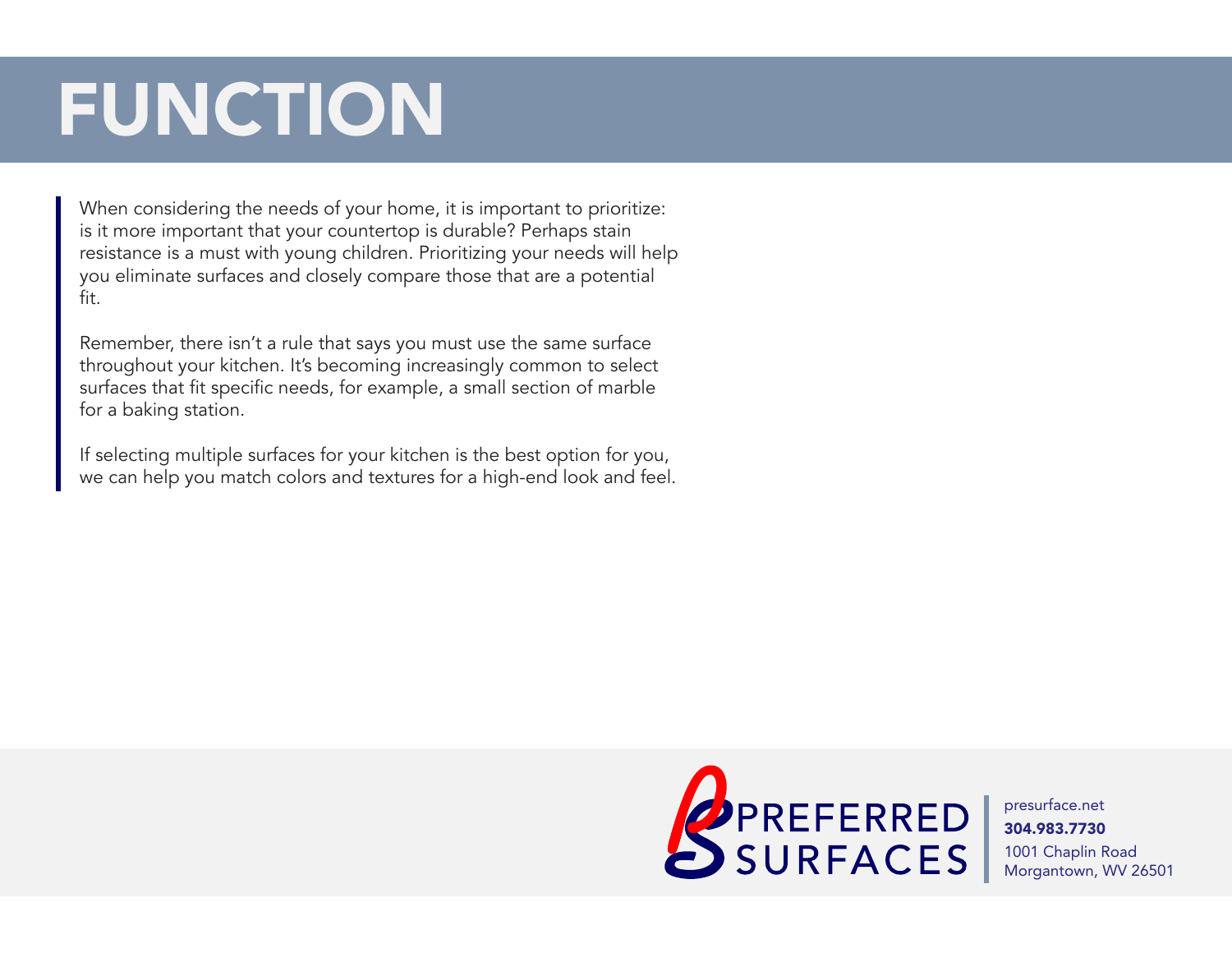### STYLES AND TRENDS



The style of your countertops is an important consideration — new countertops can change the feel of your kitchen and set the tone for the decor. Neutral colors with minimal patterning and clean edge finishes will feel more modern than a heavily patterned counter with an elaborate edge.

When considering the style of your countertops, think about your current kitchen — are you replacing the cabinets? Can your existing cabinet boxes support a heavy material? What about your flooring? While your countertops don't need to match your flooring exactly, keeping the tones — warm or cool — within the same range will create a more cohesive look.

Current trends are fun and appealing; however, it's important to remember the cost of your countertops — they are a major investment and cannot be changed as easily as a coat of paint. If cared for properly, most surfaces have a long lifespan — while you may love it now, will you feel the same way about your cherry red solid surface countertop in five years?

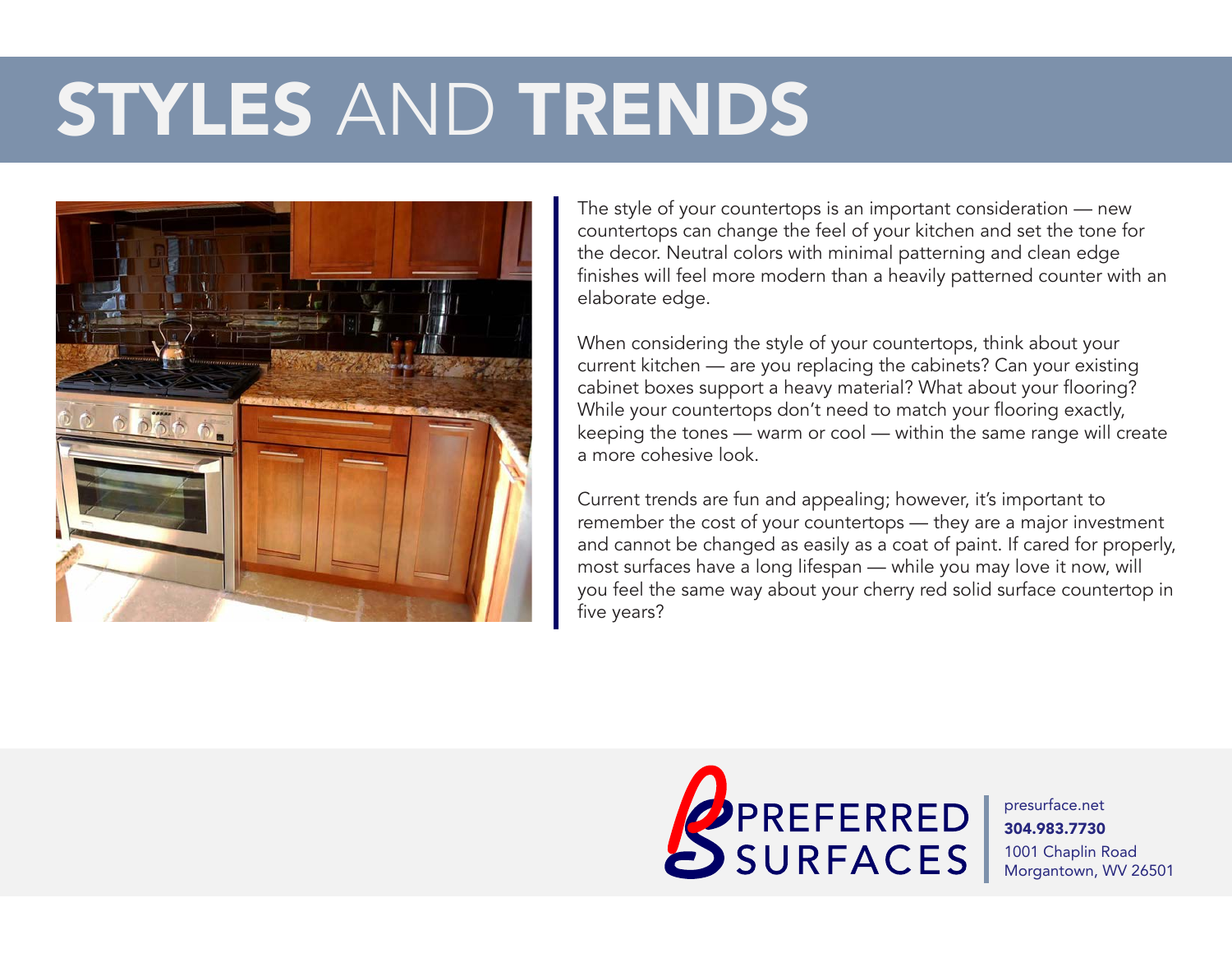### EDGES



Eased: the clean lines of an eased edge work well with a contemporary kitchen. The edge is easy to clean and is resistant to chips and breaks.



Demi-Bull: the demi-bull edge is rounded from top to bottom in a sweeping curve. Like the waterfall, it has a more traditional feel.



Bullnose: our most common edge, the bullnose is perfect for families with young children. The edge is rounded from top to bottom, making it safer.



Bevel: a beveled edge has a flattened top corner at a 45 degree angle and a squared 90 degree angle on the bottom. A beveled edge gives a contemporary look to any kitchen.



T-30: a square edge with rounded corners, the T-30 edge is classic and works in both contemporary and traditional kitchens. This edge is resistant to chipping and safe for children.



Waterfall: the waterfall edge is rounded across the top with a 90 degree rounded square on the bottom. It has a more traditional look and is a safe edge for children.

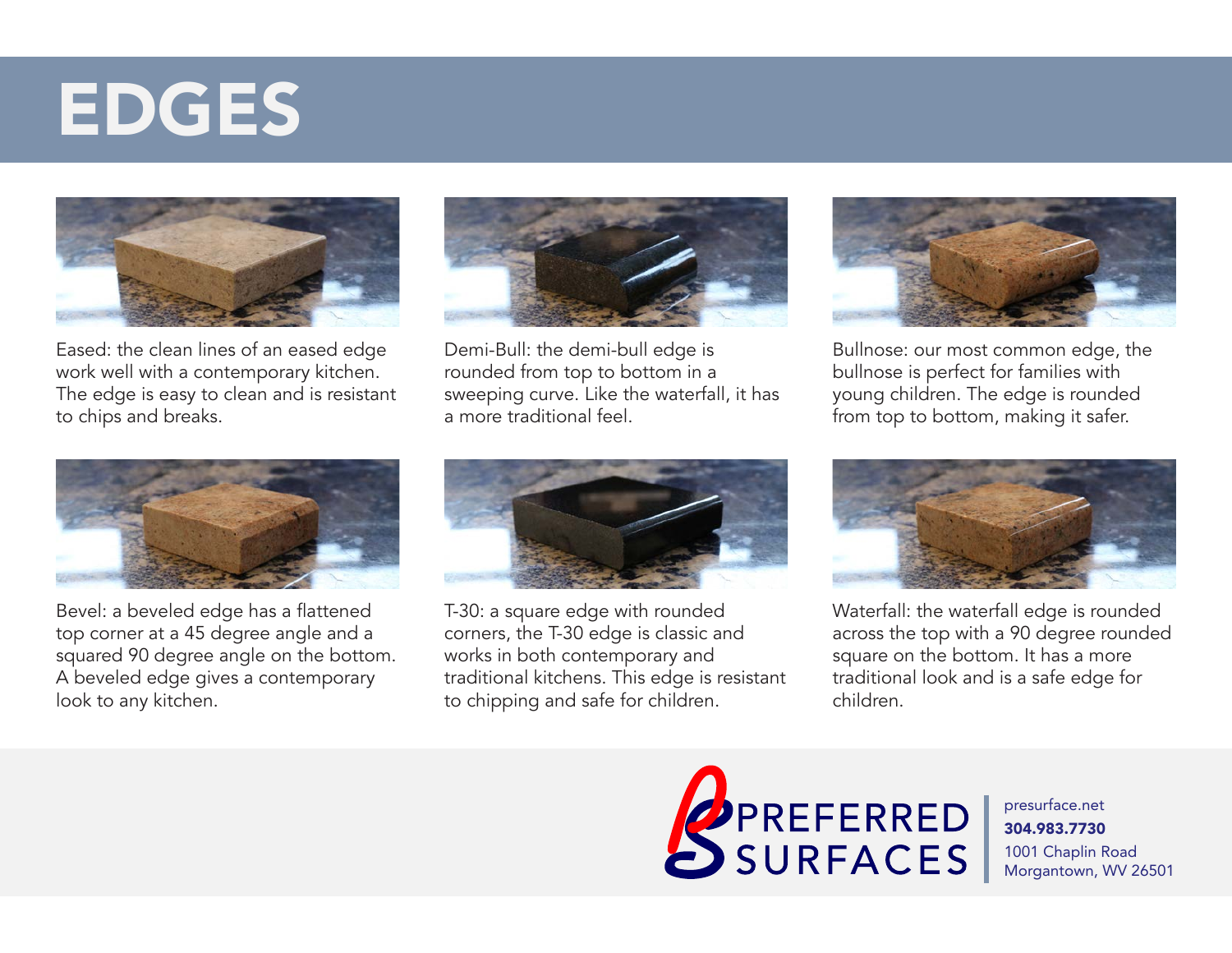### EDGES



Pencil: the pencil finish is a modern and popular edge that fits in with almost any kitchen design. It's a safe finish for homes with young children.



Triple Pencil: also referred to as a waterfall edge, the triple pencil edge has three rounded convex bumps, creating an intricate and traditional look.



Chipped: chipped edges are custom and give a rustic and natural feel to your surface. The edge is chipped away by hand, exposing the unfinished stone.



Cove Bead: the cove bead edge is popular for traditional kitchens. The edge does visually reduce the thickness of the countertop, but it's rounded bottom makes it safe for children.



Ogee: ogee edges can be more expensive, but their unique look creates and elegant effect in traditional kitchens. The bottom of the ogee edge is slightly rounded, but visually it looks square.



Traditional Ogee: a traditional ogee blends the cove bead with an ogee. A sweeping top corner falls into a rounded bottom edge, giving a safe finish that stands out in traditional kitchens.